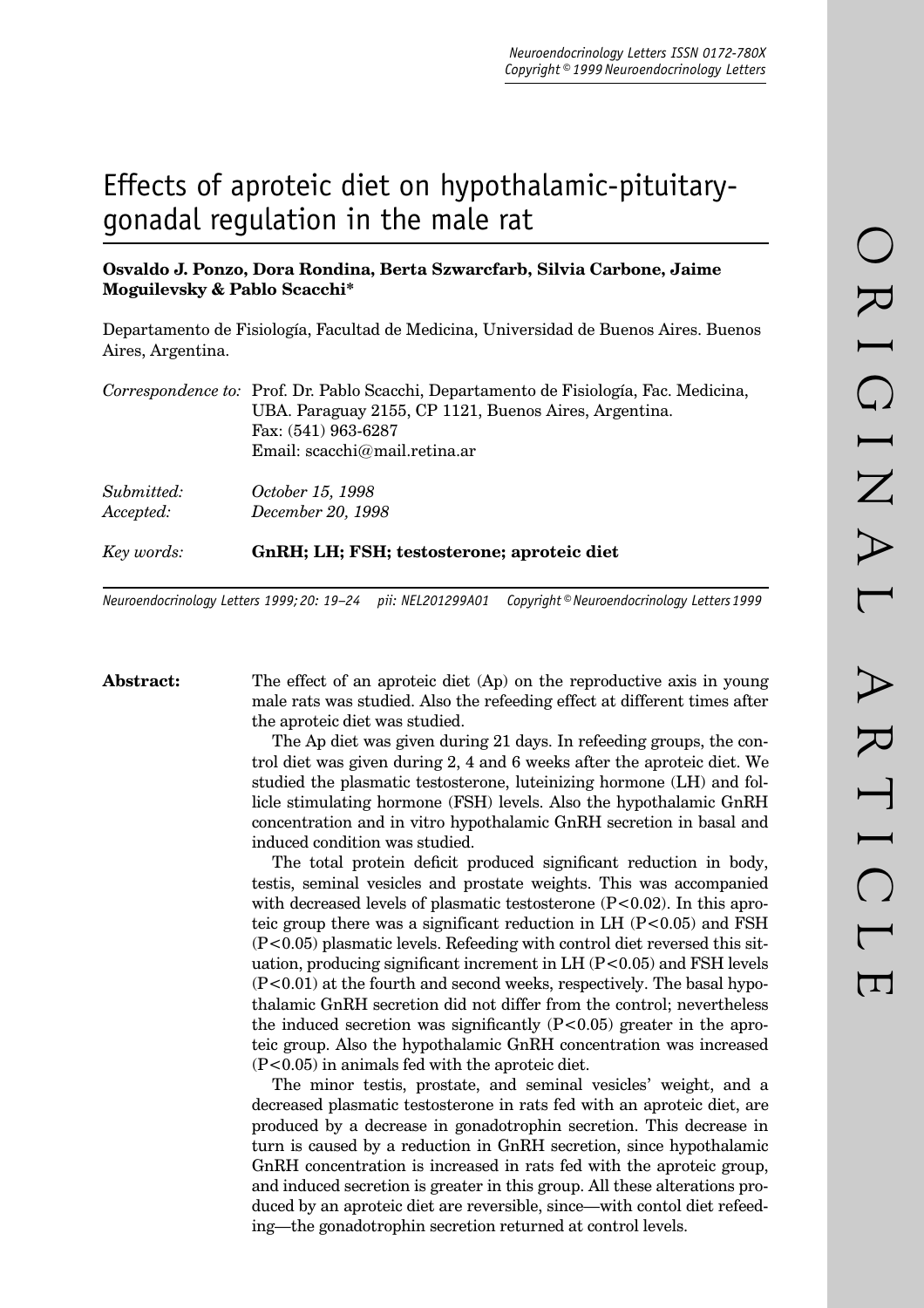#### **Introduction**

Changes in the nutritional status influence the activity of the reproductive system in many species. A fasting situation, in which the animal suffered the deficit not only of the different macronutrients necessary for normal development but also of calories (Warnhoff et al. 1983; Trimino et al. 1991; Cameron and Nosbisch 1991), can induce an abnormal reproductive situation. Vaginal opening and pubertal development is delayed and associated with alteration on plasmatic gonadotrophin levels in female rats; gonadal atrophy and infertility are some reproductive alterations in adult male rats and men (Zubiran and Gomez-Mont 1953; Grewal et al. 1971; Smith et al. 1975; Howland 1975).

Women that suffered from anorexia nervosa had a disruption of hypothalamic-pituitary-gonadal axis function (Mortimer et al. 1973; Beumont et al. 1976; Pirke et al. 1979) that produced delayed menarche, uterine bleeding, and secondary amenorrhea (Mc Arthur et al. 1984). This same alteration was seen in corpulent subjects which were put under fasting situations (Pirke et al. 1982), resulting in a significant decrease in mean LH, FSH, and testosterone concentrations in men (Cameron et al. 1991). Also in women with secondary amenorrhea that are gymnasts or distance runners and have caloric restriction, the same alteration (Williams et al. 1985) can be observed. All this work does not take into account the macronutrient deficit or the calorie deficit.

To conduct this work, we avoided the deficit of macronutrients like carbohydrates, fats, minerals and vitamins—also the fundamental caloric restriction that other works do not take into account. In this model we studied the alteration of the reproductive axis caused by a diet that is deficient in protein and isocaloric with a control diet.

#### **Materials and Methods**

*Animals and experimental design:* the experiments were performed using young adult male Wistar rats taken from the Departament of Physiology, School of Medicine, University of Buenos Aires. They were housed in an air-conditioned (22–24°C), light-controlled (lights on from  $07^{00} - 19^{00}$  hours) room. Until the experiment began, the rats were fed with a balanced commercial ration. Five 60-day-old rats with 230 to 260 g body weight were put in each cage.

*All the animals were divided into two groups:* half received a control diet with enough quantity of protein (20%), caloric and other necessary macronutrient, while the rest (the other half) was fed with a free protein diet, isocaloric with a control diet. The two groups recieved water ad libitum. This treatment

every week as a parameter of the animals' state. At the conclusion of this period, the animals' were decapitated within 12 and 13 hours immediately after being removed from the cage. Some animals from the aproteic group were refed with a control diet during 2, 4 or 6 weeks, and then sacrificed. Some animals were also fasting for 7 days in order to establish the difference with an aproteic diet.

*Processing of the sample:* trunk blood was collected immediately after decapitation. The serum obtained was stored at -80°C until hormonal assay by RIA, LH and FSH were measured in aproteic, refeeding and fasting groups, and testosterone was measured in the aproteic group. Seminal vesicles, testis and prostate glands were also dissected in the aproteic group animals in order to weigh them. Brains were rapidly removed, and the hypotalami dissected with a single razor blade. The hypothalamic samples containing the medial basal hypothalami and the anterior and preoptic hypothalamic areas were dissected with the help of a stereomicroscope. The hypothalamic samples were bordered laterally by the hypothalamic sulci, rostrally 3 mm anterior to the optic chiasm, and caudally by the mamillary bodies, the depth was 3-4 mm. Half of them were frozen (-80°C) to determine GnRH tissue concentration. The other half was incubated using a fresh medium to study the hypothalamic GnRH secretion.

*Hypothalamic incubation:* immediately after being dissected, the anterior mediobasal hypothalami were put into plastic chambers containing 500 ul of Earle's medium with glucose (1 mg/ml) and Bacitracin (20mM) to prevent GnRH degradation (Rotsztejn et al. 1976). The pH value was adjusted to 7.4. Each chamber with hypothalamic tissue was incubated in a Dubnoff shaker at 37°C with constant shaking (60 cycles/min) under an atmosphere  $95\%$  O<sub>2</sub>/  $5\%$  CO<sub>2</sub>. After 30 minutes of preincubation, the medium was changed by adding fresh Earle's medium, containing ClK 5.6 mM. After 15 minutes of incubation the medium was collected (basal samples) and immediately frozen at -80°C. The tissue was washed twice with the same medium and then incubated one more time with Earle's medium 56 mM (induced sample). The samples were taken in 10 ul chloridric 0.1 N and immediately frozen at -80°C until RIA assay.

*Hypothalamic homogenization:* anterior-mediobasal hypothalami were weighted to 0.01 mg, and then homogenized in 1 ml chloridric 1 N, using an all glass Potter homogenizer refrigerated with ice. The homogenate was centrifuged at 13000 rpm during 2 minutes, and the supernatant obtained was diluted 1:25, and then frozen at -80°C until GnRH assay by RIA. The results were expressed in nanograms per mg of tissue.

*Hormone assay:* plasmatic LH and FSH levels were determined using a double antibody RIA tech-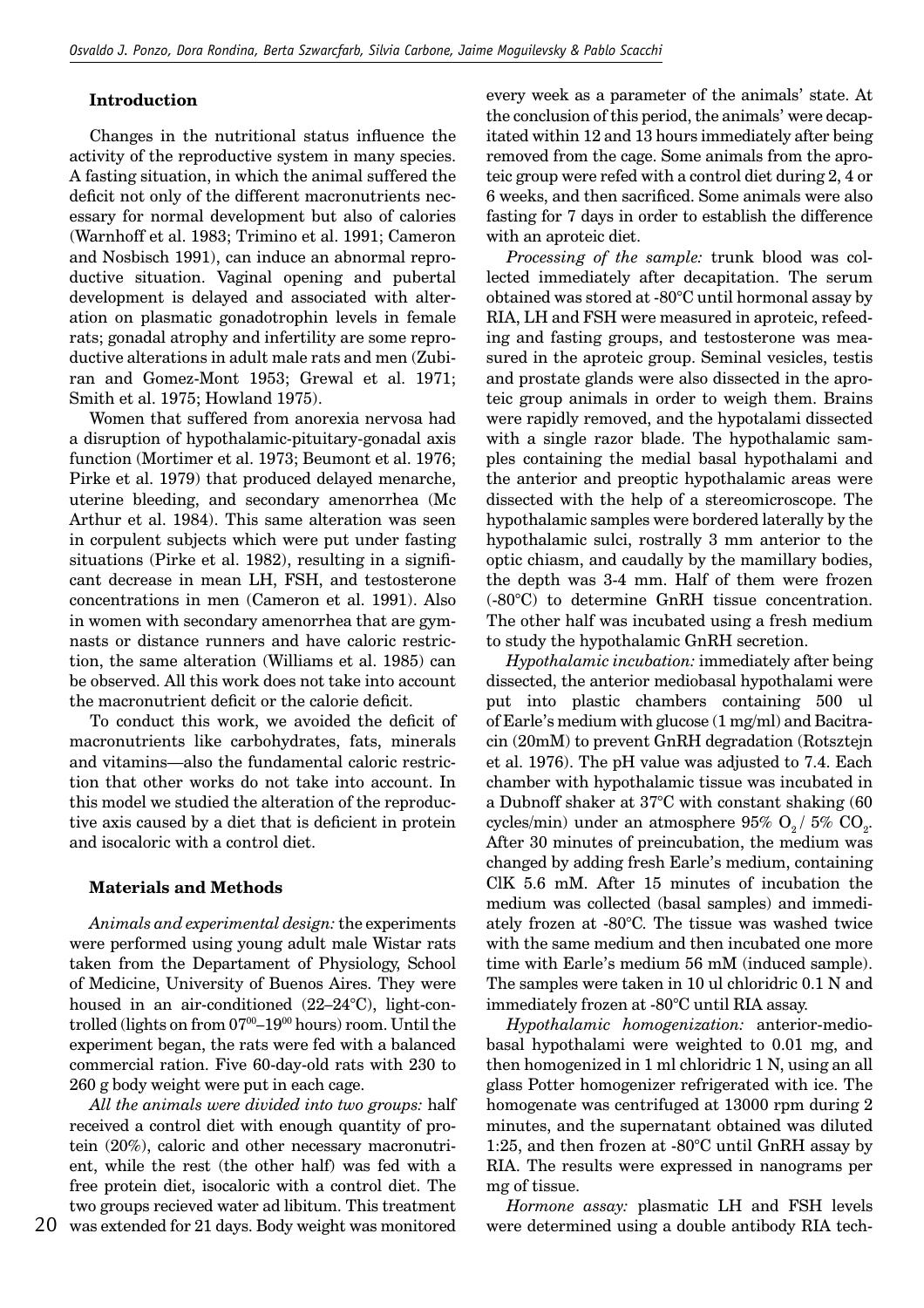nique (Niswender GD et al. 1968). The material for these assays was kindly provided by the NIAMDD rat pituitary programme (Bethesda, MD). GnRH levels were measured by the RIA method described elsewhere (Clough 1988), after neutralization of the samples with  $0.5$  N NaOH (10ul). GnRH antiserum (final concentration 1:30.000) was kindly provided by Dr. V.D. Ramirez; [I 125] GnRH was purchased from New England Nuclear, Boston, MA., USA; synthetic GnRH (Peninsula Laboratories, Belmont, CA, USA) served as reference. The sensitivity of the assay was  $0.2$  pg/100ul; intra- and interassay variation coefficients were 7% and 14%, respectively.

*Statistical analysis:* The results are expressed as mean  $\pm$  SEM. For organ weight, testosterone and GnRH concentration, statistical differences were tested using Student test "t." For gonadotrophin differences, ANOVA was followed by Bonferroni's test (Bonferroni Multiple t Test. Instat Programme GraphPAD. San Diego, CA, USA). For GnRH secretion Student "t" test for paired samples was used. A P level  $< 0.05$  was considered significant.

#### **Results**

After 21 days of an aproteic diet, the rats suffered a fall of  $32\%$  in body weight (P<0.001), with respect to their initial weight. There was a difference of 40% in the final body weight with respect to the controls animals. After 7 days of fasting, the rats' body weight also descended significantly  $(P<0.001)$ , being 24% less than the controls. The refeeding after an aproteic diet increased the body weight, and after six weeks there was no significant difference with the controls rats (body weight 94% of control weight). The aproteic diet lowered significantly the testis (P<0.01), seminal vesicles (P<0.001) and prostate gland  $(P<0.001)$  weight (Table 1).

 In the male rats fed with an aproteic diet, the minor weight of the testis was accompanied by a significant  $(P<0.02)$  decrease in testosterone plasmatic levels, reaching the 50% levels of the controls (Figure 1).

| Table 1. Effect of an aproteic diet during 21 days on   |
|---------------------------------------------------------|
| organ weight (mg of fresh tissue). Results expressed as |
| mean $\pm$ S.E.M.                                       |

| <b>Organ</b>     | <b>Control Diet</b> | <b>Aproteic Diet</b> |
|------------------|---------------------|----------------------|
| Testis           | $1693 \pm 37$       | $1535 \pm 30$        |
| Seminal vesicles | $498 + 20$          | $165 + 14$           |
| Prostate gland   | $435 + 30$          | $206 + 20$           |



\* Values different from control (P< 0.02).



In animals fed with an aproteic diet, the plasmatic concentration of LH  $(P<0.05)$  and FSH  $(P<0.05)$ was significantly decreased, with respect to the control animals. When the animals were refed with the control diet, the plasmatic LH concentration was significantly incremented over aproteic  $(P<0.001)$ , and even over control levels  $(P<0.05)$  in 4 weeks of refeeding. In six weeks it returned to control levels (Figure 2). The FSH was significantly  $(P<0.01)$ incremented in two weeks of refeeding, reaching control levels (Figure 3). The LH  $(P<0.05)$  and FSH  $(P<0.01)$  also decreased significantly in fasting rats.

The incubation of mediobasal hypothalamus showed a different answer to the CLK 56 mM in aproteic animals respecting control rats (Figure 4). Leaving similar levels of GnRH basal hypothalamic

> **Fig 2.** Effects of aproteic diet (Ap), 7 days fasting  $(F)$ , and refeeding at 2  $(R2)$ , 4  $(R4)$  and 6 (R6) weeks, on plasmatic LH in adult male rats. Control (Co): n=14, Ap: n=16, F: n=6, R2: n=5, R4: n=5, R6: n=7.

Values represent the mean  $\pm$  SEM.

\* Values different from control (P< 0.05).

°° Values different from Ap (P<0.001).



**50**

*Neuroendocrinology Letters ISSN 0172–780X Copyright © 1999 Neuroendocrinology Letters*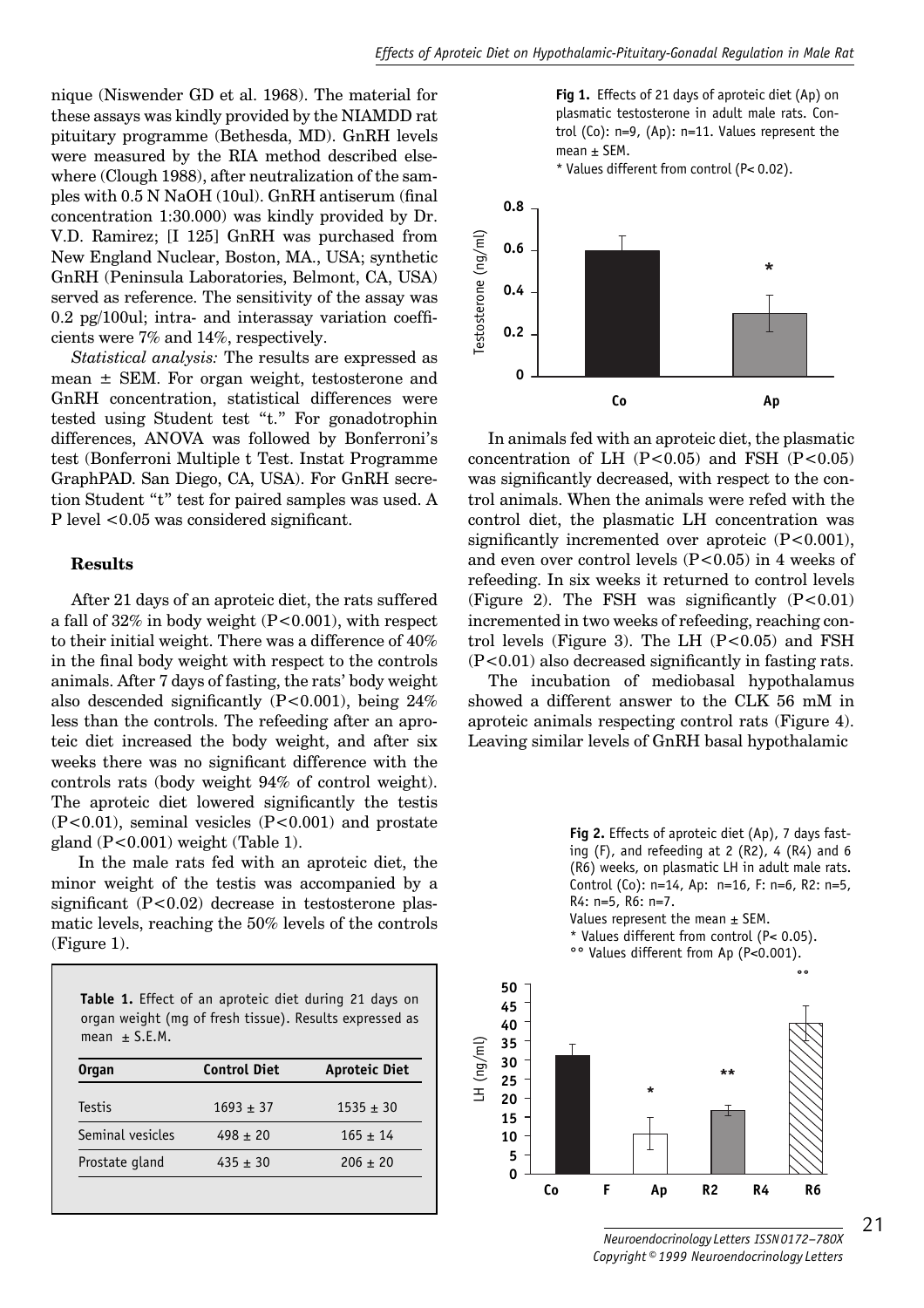**Fig 3.** Effects of aproteic diet (Ap), 7 days fasting (F), and refeeding at 2 (R2) weeks, on plasmatic FSH in adult male rats. Control (Co): n=15, Ap: n=16, F: n=6, R2: n=7. Values represent the mean  $\pm$  SEM. Values different from control \* (P< 0,01), \*\* (P<0.05). Values different from Ap  $^{\circ}$  (P<0.01).



**Fig 4.** Effects of aproteic diet (Ap) on hypothalamic GnRH secretion in adult male rats. Control (Co):  $n=8$ . Ap:  $n=7$ . Values represent the mean  $\pm$ SEM. Values different from basal control (Co b) \* (P< 0.05), and basal aproteic (Ap b) \*\* (P<0.01) secretion. Difference between aproteic induced (Ap+) and control induced (Co+) secretion °°(P<0.05).



secretion in the aproteic and control groups, the depolarization with CLK 56 mM stimulated significantly the secretion both in the control  $(P<0.05)$ and aproteic  $(P<0.01)$  groups. This increment on the GnRH liberation was significantly major  $(P<0.05)$ in animals fed with an aproteic diet with respect to controls animals. The percentage of increment with respect to basal levels, in aproteic group  $(214.9 \pm$ 29.2%), was also significantly  $(P<0.05)$  greater than in the control (115.6  $\pm$  33.9%) group. The hypothalamic GnRH contents were significantly  $(P<0.05)$ incremented in rats fed with the aproteic diet (Figure 5).

**Fig 5.** Effects of 21 days of aproteic diet (Ap) on hypothalamic GnRH concentration in adult male rats. Control (Co): n=6, (Ap): n=7. Values represent the mean  $\pm$  SEM.

Values different from control \* (P< 0.05).



#### **Discussion**

The results obtained in this experience clearly indicate that the sole fault of protein in the diet during 21 days has some influence on the control of the reproduction system. These results are similar to those obtained in a complete fasting or partial restriction situation. Like a fasting situation, an aproteic but normocaloric diet, plus sufficient amount of minerals and vitamins, produces a decrease on plasmatic gonadotrophin levels in young male Wistar rats that lost 32% of their body weight. In this case the exclusive deficiency of protein is able to produce the disfunction in the reproductive axis function.

This model of the aproteic diet is able to produce a decrease in LH and FSH pituitary secretions in adult Wistar rats. It has been shown that a faulty protein diet can produce a decrease in basal LH plasmatic levels in growing female sheep; accompanied with this is a delay in the puberty development (Olkowska and Prezekap 1993). Other experiences using fasting as an experimental model have demonstrated not only the LH plasmatic levels decrease, but also the decline of plasmatic testosterone levels (Srebnik 1970; Root and Russ 1972; Howland and Skinner 1973; Campbell et al. 1977). In this work we demonstrated that the specific fault of protein is also able to produce a decrease/reduction in plasmatic testosterone levels. This is so, although Leydig cells could be able to produce testosterone in a fasting situation, since the stimulation with hCG in these rats produces an increase in testosterone secretion (Pirke and Spyra 1981; Bergendahl et al. 1989).

Likewise the desnutrition is able to block the important LH rise that occurs after the castration of male rats if it is imposed immediately after the surgery, while the FSH response does not change (Root and Russ 1972) nor an alteration in gonadotrophin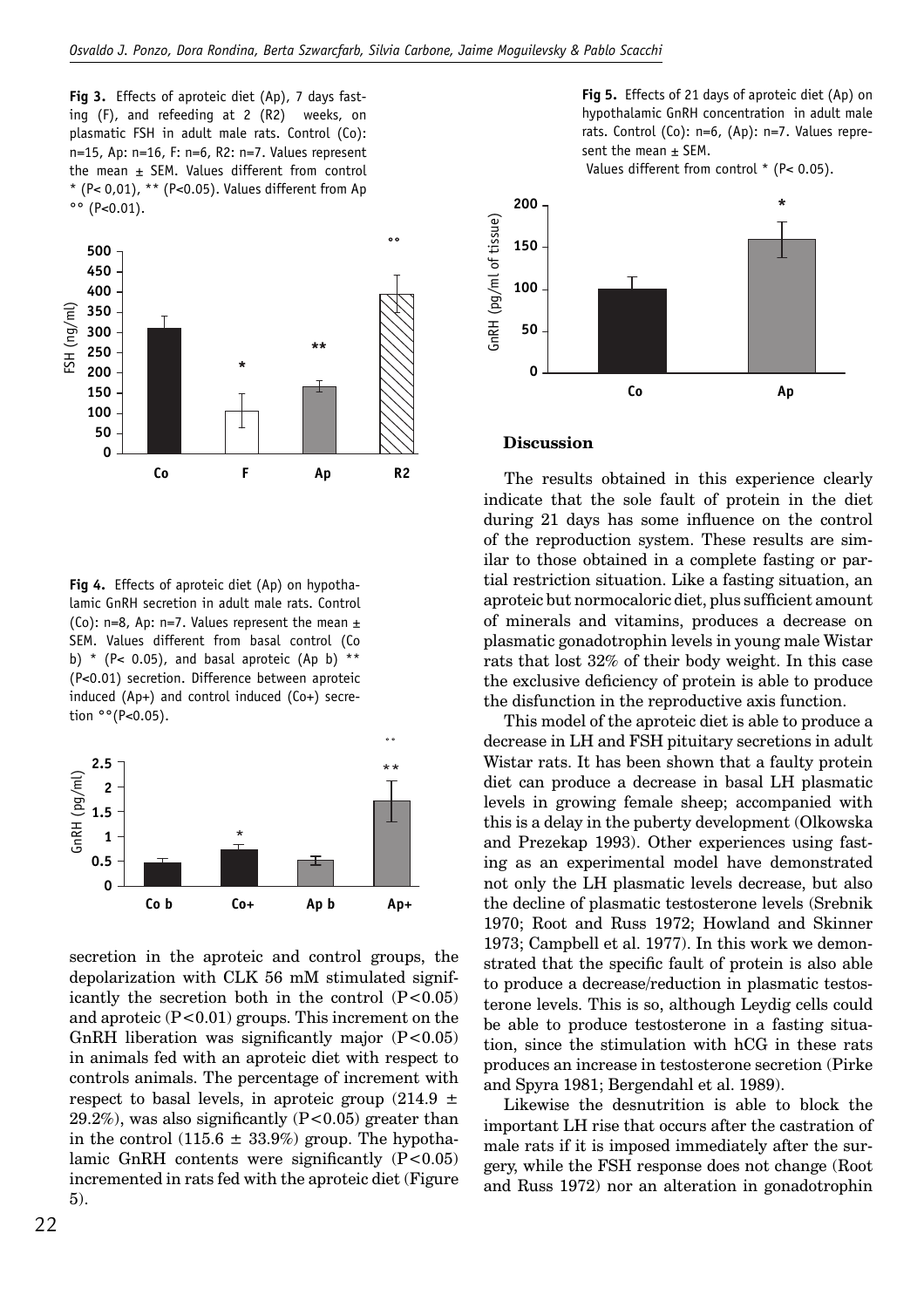pituitary synthesis (Root and Russ 1972; Howland and Skinner 1973). All these results are consistent with a report of decreased plasmatic gonadotrophin during one anorexia nervosa in a subject with gonadal disgenesium (Kauli et al. 1982). To study the hypothesis that the cause of gonadotrophin secretion alteration is not in hypophysis, but in upper levels like the hypothalamus, we measured the GnRH concentration in the hypothalamic tissue, which is known to be a stimulus to provoke gonadotrophin secretion. We found that anteromediobasal included the medial eminence, the hypothalamic concentration of GnRH was significantly increased in animals fed with an aproteic diet, respectively rats fed with a normoproteic diet. The results agree with those reached by Totman, who demonstrated the cessation of LH release with an elevated quantity of GnRH in medial eminence of castrated ewes with energetic deficiency, probably as the result of a decrease in its secretion (Totman et al. 1990). The immunoreactive content of GnRH stored in the median eminence was enhanced in growing male lambs with protein deficiency (Polkowska 1989).

Some other works did not find significant differences when studying the content in the preoptic area, and found a slight increase in the hypothalami of fasting animals; although when they isolated the medial eminence, they found a significant increase in GnRH concentration that was twice as high as in the starved rats (Pirke and Spyra 1981).

The suppression of LH and FSH liberation in adults could be generated by a damage in hypothalamic GnRH secretion. This hypothesis agrees with our results, because we observed a significant increment in GnRH secretion by the hypothalamus after a great depolarization of tissue by CLK 56 mM with respect to the controls. These results are talking about a blocker on GnRH secretion in the live animals, because the tissue concentration was incremented and basal liberation was similar in both groups. It is interesting to note that the pituitary levels of the GnRH receptors are decreased about 50% after 4 to 6 days of food deprivation (Bergendahl et al. 1989).

The intermittent administration of GnRH to castrated adult male Rhesus monkeys, in which the gonadotrophin secretion was decreased after a restriction of diet, was able to restore completely the circulating LH and FSH at levels seen before the diet (Foster and Olster 1985; Dubey et al. 1986; Bronson 1986). In the same way, patients with anorexia nervosa treated with GnRH or some of its analogue, renewed the menstrual ciclicity (Nillius et al. 1975; Zgliczynski et al. 1984). Furthermore, an inadequate protein consumption could affect some excitatory or inhibitory aminoacid way (Barraclough and Wise 1982), because the administration of aminoacid stimulates the secretion of LH in desnutrition ewes (Bucholtz et al. 1988). Moreover it had been demonstrated that the excitatory aminoacid system plays an important role in the regulation of gonadotrophin secretion, acting at hypothalamic levels (Gay and Plant 1987; Bourguignon et al. 1989; Brann and Mahesh 1992).

In conclusion an absolutely free protein, but isocaloric with a control diet, is able to produce alteration of the gonadal axis function, manifested by a decrease in the weight of sexual organs, plasmatic testosterone, and gonadotrophin levels. This is produced by a damage in hypothalamic GnRH liberation. This event is related to an increment in hypothalamic GnRH concentration in animals that received the aproteic diet. The alterations would not be definitive, because refeeding with a control diet can restore the gonadotrophic secretion. If the cause of the GnRH damage is the consequence of alterations in higher regulatory levels, this will be studied in future works.

### **Acknowledgments**

This work was supported by grants from the Consejo Nacional de Investigaciones Científicas y Técnicas (CONICET) and the Universidad de Buenos Aires (UBACYT).

#### REFERENCES

- Barraclough CA, Wise PM (1982) The role of catecholamine in the regulation of pituitary luteinizing hormone and follicle stimulating hormone secretion. Endocr. Rew. 3:91
- Bergendahl M, Perheentupe A, Huhtaniemi I (1989) Effect of short-term starvation on reproductive hormone gene expression, secretion and receptor levels in male rats. J. Endocrinol. 121:409–417
- Beumont PJV, George GCW, Pimstone BL, Vinik AL (1976) Body weight and the pitutary response to hypothalamic releasing hormones in patients with anorexia nervosa. J. Clin. Endocrinol. Metab. 43:487–496
- Bourguignon JP, Geraud A, Franchimot P (1989) Direct activation of gonadotrophin releasing hormone secretion through different receptors to neuroexcitatory aminoacids. Neuroendocrinol. 49:402–408
- Brann, WD, Mahesh VB (1992) Excitatory aminoacid neurotransmission: evidence for a role in neuroendocrine regulation. Trends Endocrinol. Metab. 3:122–126
- Bronson FH (1986) Food-restricted, prepubertal female rats: rapid recovery of luteinizing hormone pulsing with excess food, and full recovery of pubertal development with gonadotrophinreleasing hormone. Endocrinology 118:2483–2487
- Bucholtz DC, Vennverson LA, Ebling FJP, Wood RI, Sutti JM, Foster DL (1988) Modulation of gonadotrophin secretion in growthrestricted lambs by glucose/aminoacids. Biol. Reprod. (Suppl 1) 38:185

23